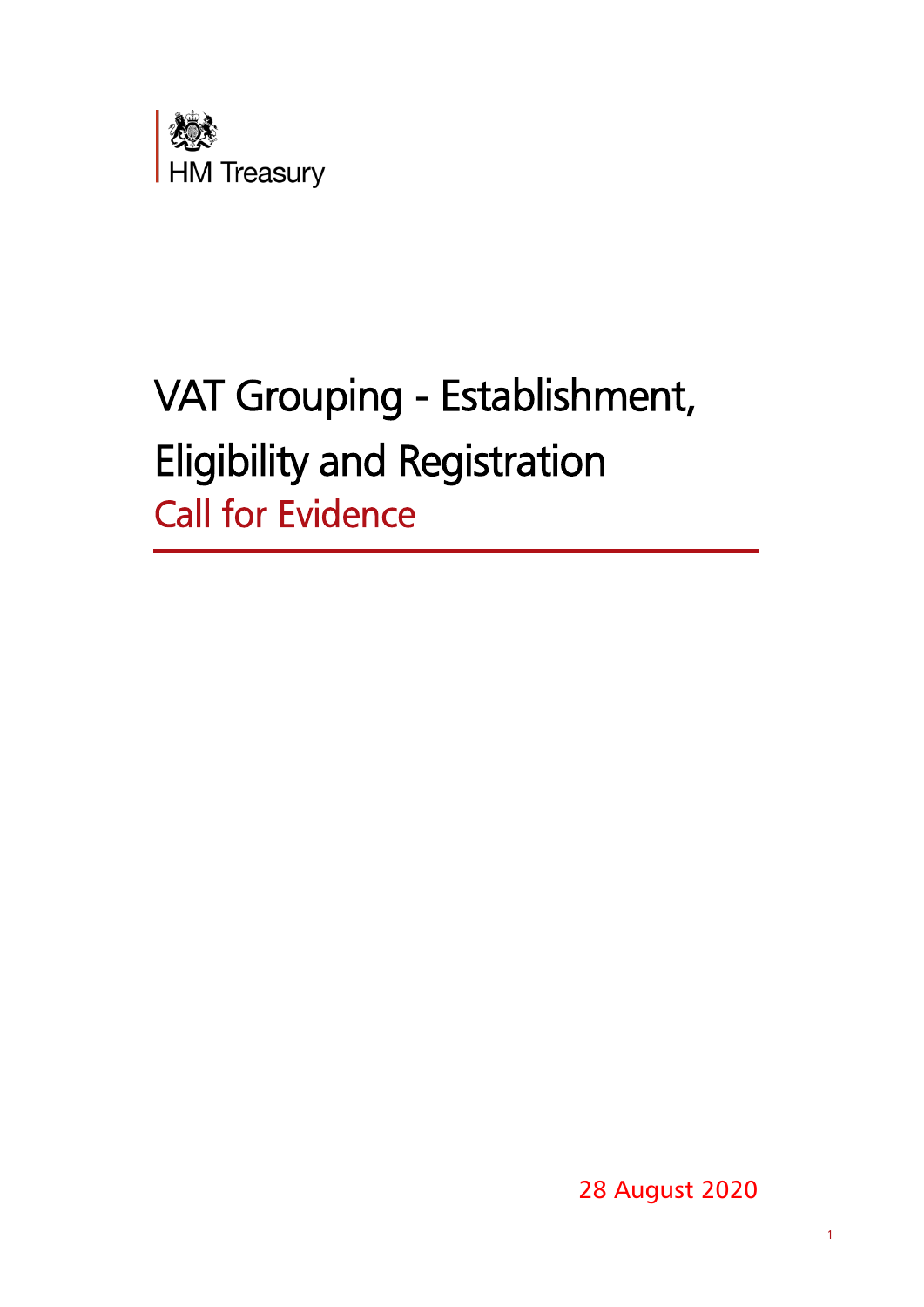# **OGL**

© Crown copyright 2020

This publication is licensed under the terms of the Open Government Licence v3.0 except where otherwise stated. To view this licence, visit [nationalarchives.gov.uk/doc/open-government-licence/version/3.](http://www.nationalarchives.gov.uk/doc/open-government-licence/version/3)

Where we have identified any third party copyright information you will need to obtain permission from the copyright holders concerned.

This publication is available at: [www.gov.uk/official-documents.](http://www.gov.uk/official-documents)

Any enquiries regarding this publication should be sent to us at [public.enquiries@hmtreasury.gov.uk](mailto:public.enquiries@hmtreasury.gov.uk)

ISBN 978-1-913635-63-3 PU 2997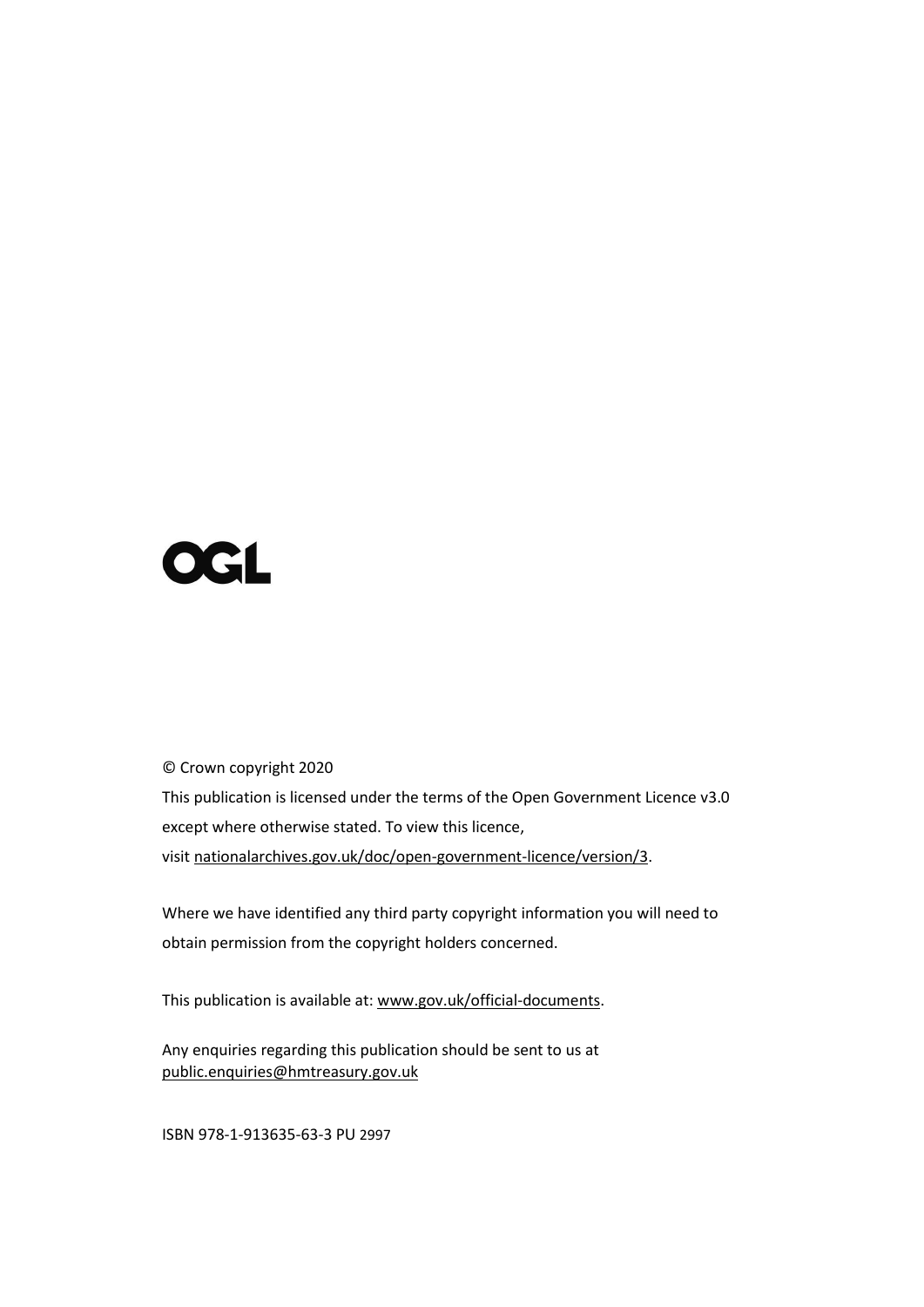# **Contents**

|           | Introduction                                 |     |
|-----------|----------------------------------------------|-----|
| Chapter 1 | VAT grouping and establishment<br>provisions | 5   |
| Chapter 2 | Compulsory VAT grouping                      | 10  |
| Chapter 3 | Eligibility criteria: partnerships           | 11  |
|           | Summary of questions                         | 13. |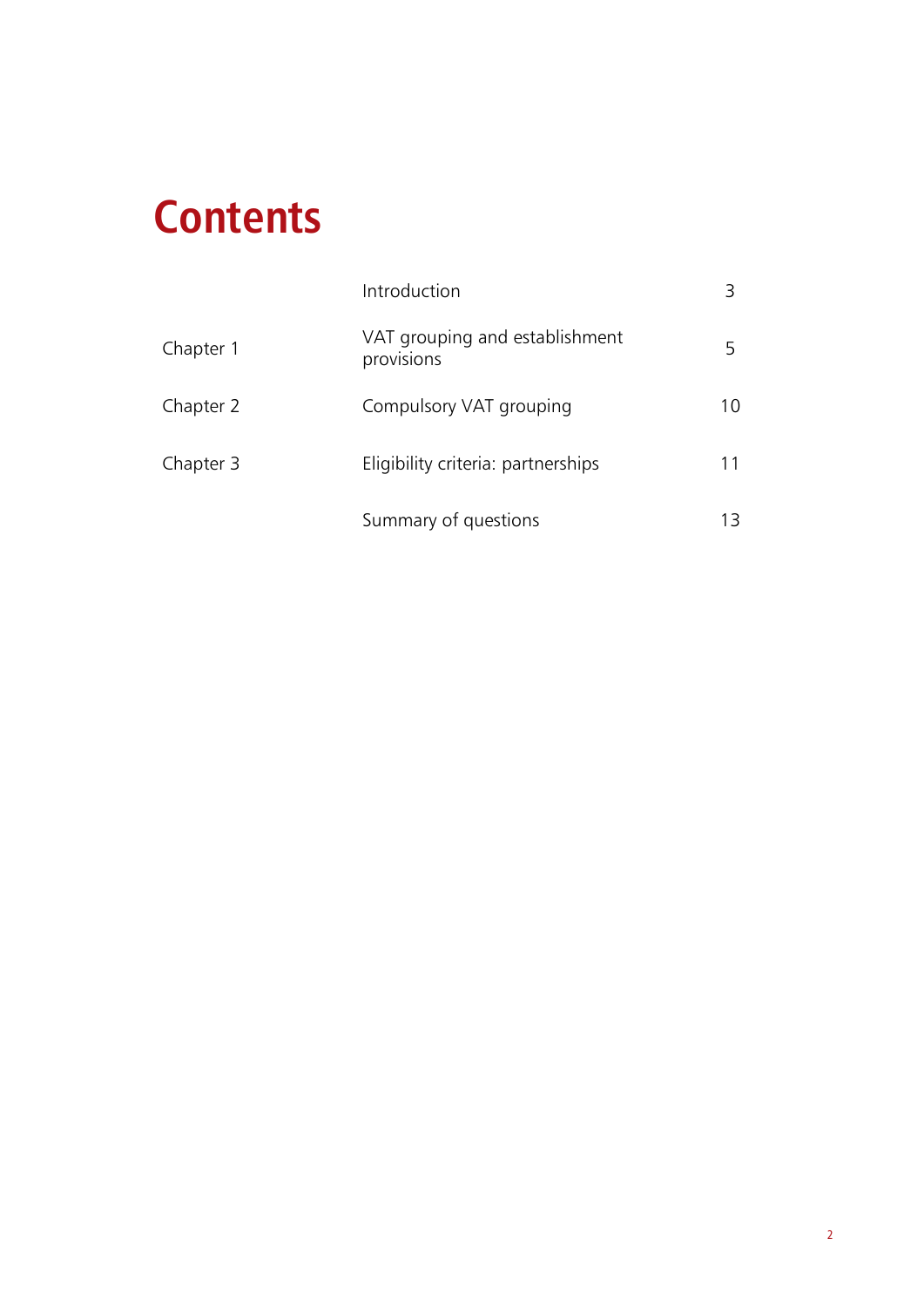## **Introduction**

### The Call for Evidence

1. The purpose of this call for evidence is to gather the views of businesses that utilise VAT grouping provisions, and other interested parties, on how these affect them and the wider business environment.

2. The call for evidence will be used to gather information and views on the current UK provisions, and views on provisions that have been adopted by other countries. The views collected through the call for evidence will inform future policy direction.

- 3. This call for evidence will examine three distinct areas of VAT grouping:
	- The establishment provisions
	- Compulsory VAT grouping
	- Grouping eligibility criteria for businesses currently not in legislation, including limited partnerships

#### Who should respond to this call for evidence?

4. The government is interested in responses directly from businesses of all sizes, whether they currently utilise the VAT grouping provisions or not, and their representative bodies. The financial services industry is likely to be particularly interested. We are asking for responses before 20 November 2020 to [HMTVATandExcisePolicy@hmtreasury.gov.uk](mailto:HMTVATandExcisePolicy@hmtreasury.gov.uk) 

### VAT grouping in the UK

5. VAT grouping is a facilitation measure by which two or more eligible persons can be treated as a single taxable person for VAT purposes. Eligible persons are generally bodies corporate but can include individuals, partnerships and Scottish partnerships provided that certain conditions are satisfied. Bodies corporate includes companies of all types and limited liability partnerships.

6. Registration of the group is made in the name of a 'representative member' who is responsible for completing returns on behalf of the group, as well as paying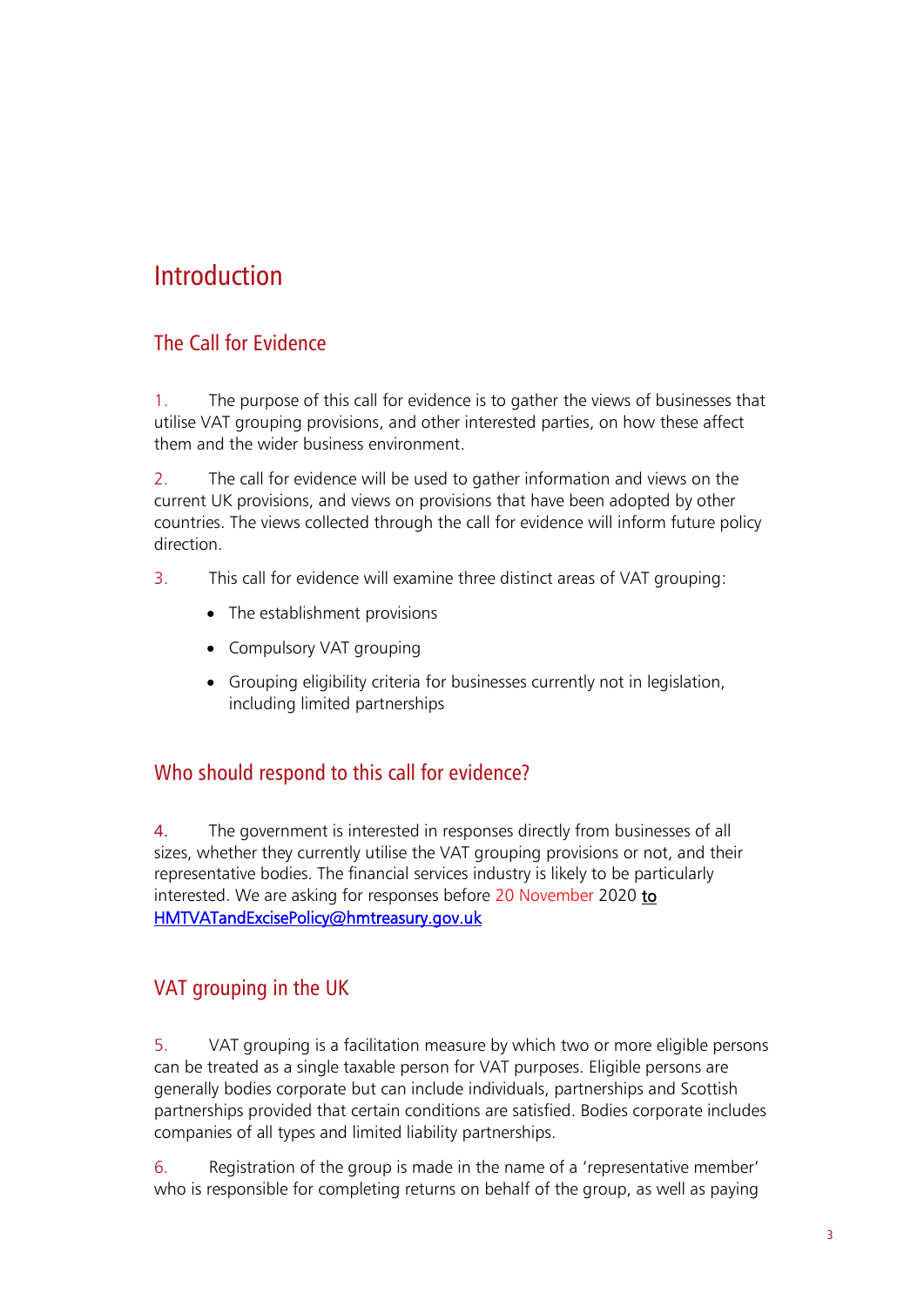any VAT due and receiving repayments. All members are jointly and severally liable for VAT debts.

7. All supplies of goods and services made by one member of a VAT group to another member of the same VAT group are normally disregarded for VAT.

8. The purpose of VAT grouping is to allow administrative efficiency for companies under the same ultimate ownership. VAT savings are not the purpose of VAT grouping but are sometimes a consequence of it.

9. More information on VAT grouping can be found in VAT Notice 700/2 (Group and divisional registration). 1

#### Recent history of VAT grouping in the UK and EU

10. A previous consultation on possible changes to VAT grouping following the decisions of the Court of Justice of the European Union (CJEU) in *Larentia + Minerva and Marenave* (C-108/14 and C-109/14) and *Skandia America Corporation* (C-7/13) ran from December 2016 to February 2017.

11. The consultation covered the eligibility requirements for group registration as well as the impact of policy changes implemented as a result of the *Skandia* decision. The responses to this consultation can be found online. 2

12. From 1 November 2019 the eligibility criteria to join a VAT group was extended to include individuals, partnerships and Scottish partnerships, provided they control all other members of the VAT group. Although grouping eligibility criteria will be examined in this call for evidence, evidence is only being sought on the eligibility of particular bodies rather than eligibility in general. Commentary on the status of these bodies in VAT groups can be found in chapter 3.

<sup>1</sup> VAT Notice 700/2 can be found at the following address: [https://www.gov.uk/guidance/group-and-divisional-registration](https://www.gov.uk/guidance/group-and-divisional-registration-vat-notice-7002)[vat-notice-7002](https://www.gov.uk/guidance/group-and-divisional-registration-vat-notice-7002)

<sup>2</sup> The response the 2017 consultation can be found at the following address:

[https://assets.publishing.service.gov.uk/government/uploads/system/uploads/attachment\\_data/file/663933/Scope\\_of\\_VAT\\_Groupin](https://assets.publishing.service.gov.uk/government/uploads/system/uploads/attachment_data/file/663933/Scope_of_VAT_Grouping_-_summary_of_responses.pdf) g - summary of responses.pdf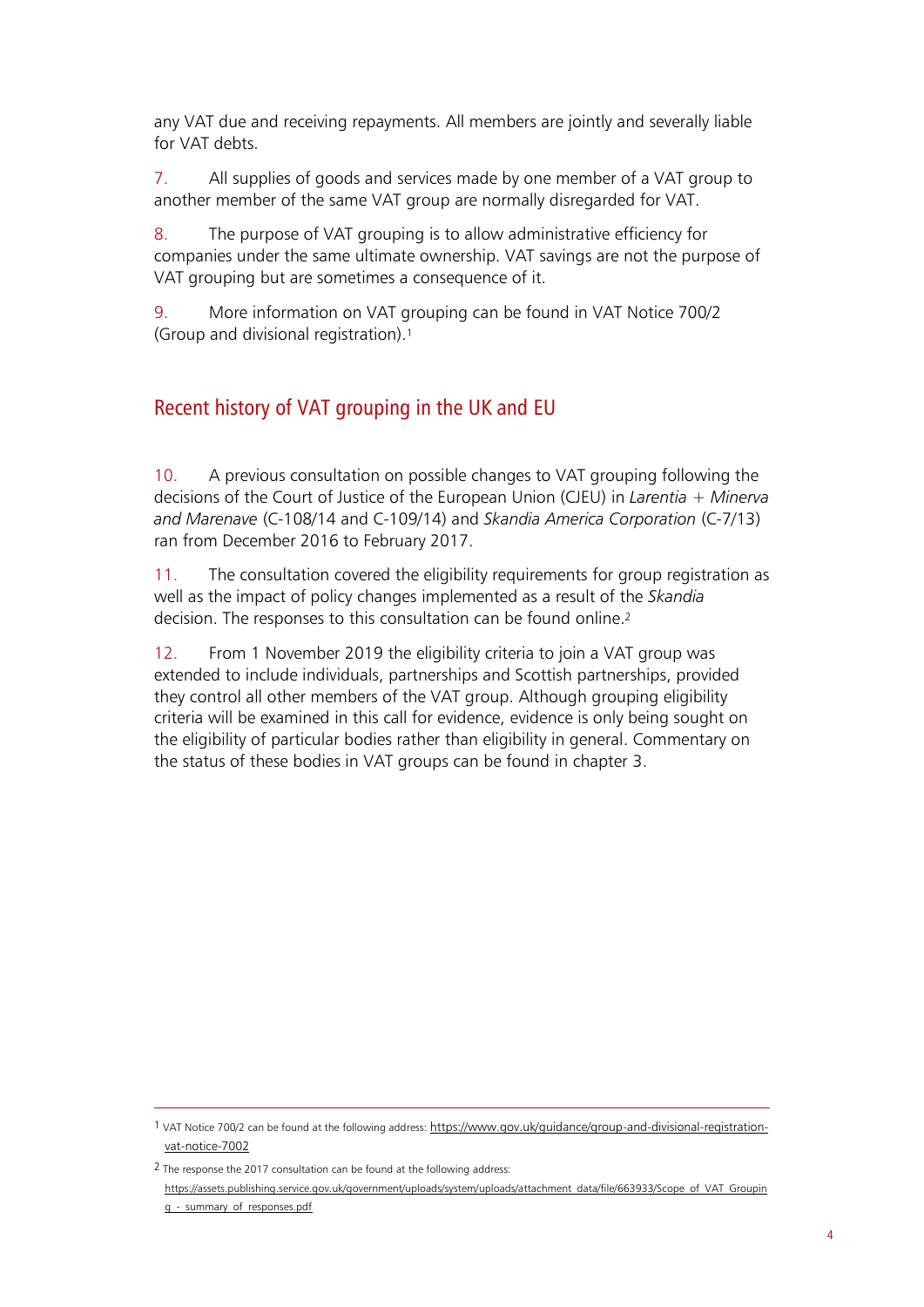# **Chapter 1**

## VAT grouping and establishment provisions

13. One of the conditions that must be met for two or more eligible persons to form a VAT group is that those persons must either be *established* or have a *fixed establishment* in the UK.

#### *Establishment*

14. A business is established where the main functions of the business' central administration are carried out. This will usually be the head office, headquarters or 'seat' from which the business is run. This is where essential day-to-day decisions concerning the general management of the business are taken. A registered office alone is not sufficient for a person to create an establishment. A company or partnership will, generally speaking, be established in only one country. An individual is established where they are resident for income tax purposes.

#### *Fixed establishment*

15. A company or partnership has a fixed establishment in the UK if it has a real and permanent trading presence in the UK. For example, if it has either a:

- permanent place of business which has sufficient permanent human and technical resources to carry on one or more of the business activities of the company as a whole and makes supplies directly from the UK establishment; or
- branch or office in the UK, which has sufficient permanent human and technical resources to carry on one or more of the business activities of the company as a whole and makes supplies directly from the UK establishment.

16. A company does not have a fixed establishment in the UK by only having a simple "brass plate" presence in the UK, or a UK based agent.

17. An individual has a fixed establishment where they have sufficient permanent human and technical resources to carry on one or more of their business activities and make supplies directly from the UK establishment. Consider the example of an individual who is resident in France and runs a nursing home in the UK; the individual employs the staff directly and owns (or leases) the property. In this instance, although the individual is resident in France, they have a fixed establishment in the UK as they are making supplies to the residents of the nursing home using the human and technical resources they control in the UK.

18. Two different models of establishment provisions for the purposes of VAT grouping are described below: the 'whole establishment' provisions and the 'establishment only' provisions.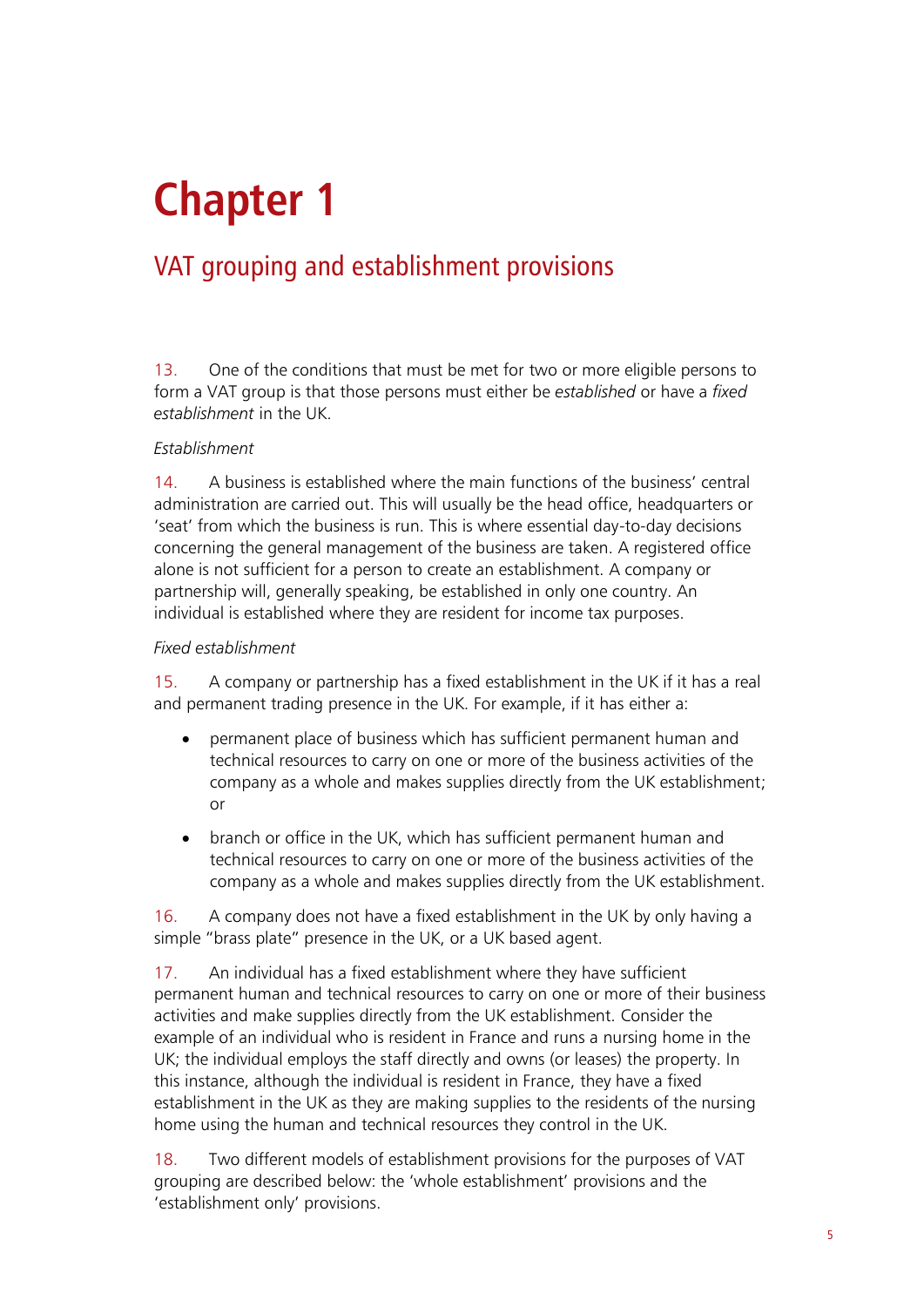## 'Whole establishment' provisions

#### 19. The UK currently uses 'whole establishment' provisions.

20. Under 'whole establishment' provisions, all 'fixed establishments' (or 'branches') of the eligible person, whether in the UK or abroad, are considered to be part of a single eligible person.

21. Provided all relevant conditions for VAT grouping are met, the entire eligible person, including all branches or fixed establishments and their head office, will be considered to be part of a single eligible person, irrespective of whether the head office or some of those branches are located in the UK. However, at least one branch or the head office must be located in the UK for the person to be eligible for VAT grouping.

22. The existing 'whole establishment' provisions are thought to encourage businesses that are established overseas to set up UK trading branches, and give them comprehensive access to the UK market, with administrative and, frequently, VAT savings. Some companies might consider this one of the many strengths that make the UK an attractive place to do business.

23. The government is aware that 'whole establishment' provisions may also encourage companies to organise their internal structures to benefit from the place of supply rules in different countries. It is possible for supplies of legal, IT or administrative services supplied to a fixed establishment in another country to be channelled to the same entity's UK fixed establishment. That supply could then be realised in the UK without incurring VAT as the place of supply to the foreign establishment was outside of the UK.

24. Whilst services purchased overseas are brought into the scope of VAT where they are used in supplies made to other VAT group companies, supplies of staff are not. Consequently, some groups benefit significantly from services provided by staff in overseas locations to the detriment of UK head quartered competitors.

#### **Ouestions**

- 1 What are the advantages of 'whole establishment' provisions; how do they facilitate business activity in the UK?
- 2 Do the 'whole establishment' provisions make the UK a more attractive business destination than countries that utilise 'establishment only' provisions, both across all industries and within specific sectors?
- 3 Are the advantages of the whole establishment provisions equally accessible to all companies? Does the size or location of the VAT group head office impact this?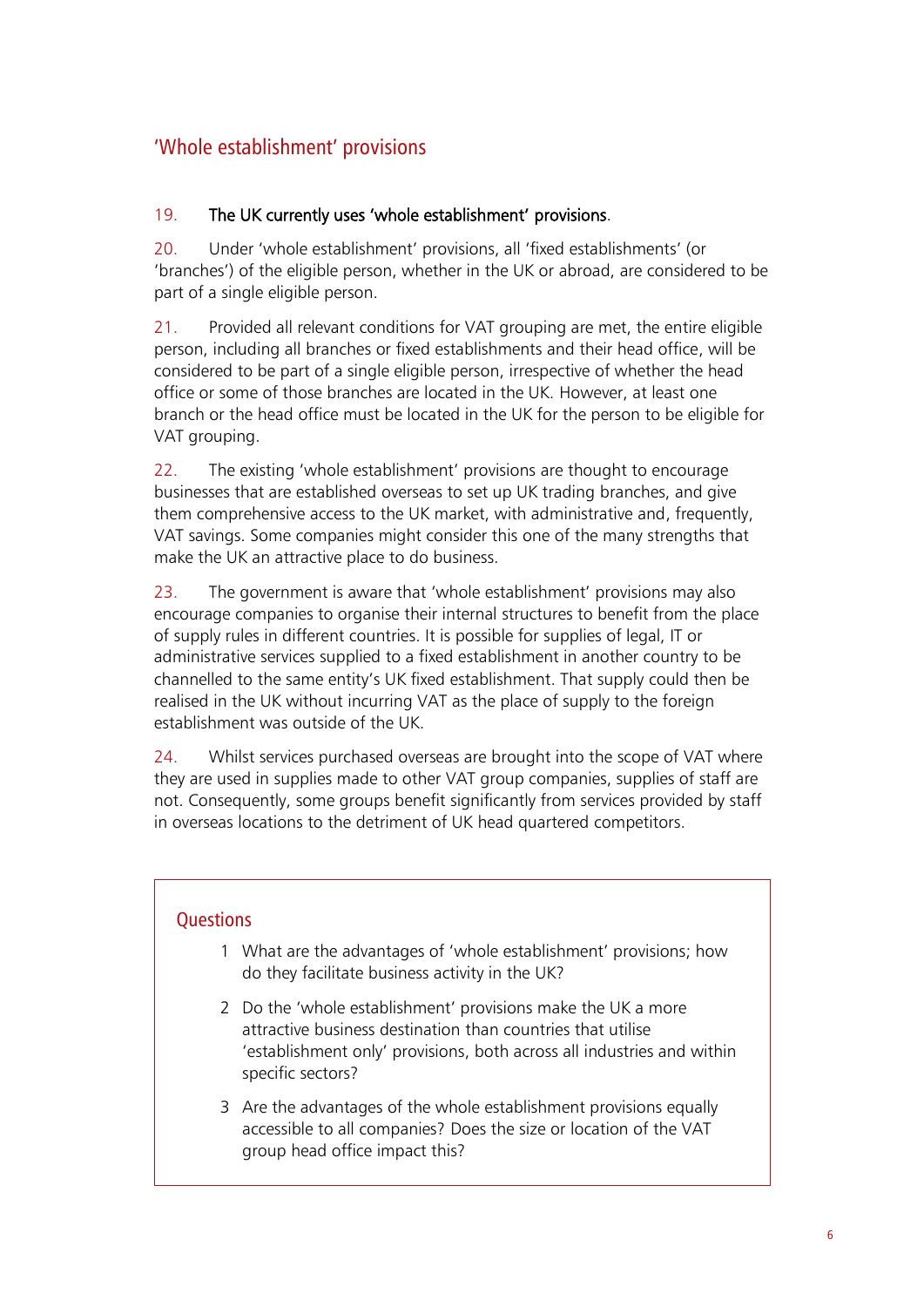- 4 What additional benefits do 'whole establishment' provisions bring to businesses and sectors, including those unrelated to tax?
- 5 What disadvantages arise as a result of the 'whole establishment' provisions?

### 'Establishment only' provisions

25. A common arrangement for VAT grouping in other countries are the 'establishment only' provisions. These are distinct from the 'whole establishment' provisions. The UK does not currently utilise 'establishment only' provisions.

26. Under 'establishment only' provisions, where an entity has fixed establishments in multiple jurisdictions, it is only the establishment in the country in which the VAT group is based that can be part of that VAT group.

27. For example, if the UK implemented 'establishment only' provisions, only UK fixed establishments of foreign companies could be within a UK VAT group: the overseas headquarters of that foreign company would be ineligible to be in the UK VAT group (contrary to 'whole establishment' provisions), and supplies (whether deemed or actual) from headquarters to branch or branch to headquarters would be subject to VAT.

28. Most European countries (other than Ireland and the Netherlands) have adopted 'establishment only' provisions.

29. Adopting "establishment only" provisions could increase the costs for some VAT groups, including for foreign companies whose UK branches and companies receive considerable supplies from abroad, but could also remove a competitive barrier to VAT groups based entirely in the UK.

30. Likewise, adopting 'establishment only' provisions may reduce the administrative burden where supplies purchased abroad are used to make supplies to other VAT group members, as they will only have to account for a 'reverse charge' for VAT, rather than a more complicated calculation in line with current VAT anti-avoidance legislation.

#### **Ouestions**

- 6 How would a change to 'establishment only' provisions affect UK businesses that utilise VAT grouping? Please outline both positive and negative changes.
- 7 Which sectors would likely be affected if the UK were to adopt 'establishment only' provisions?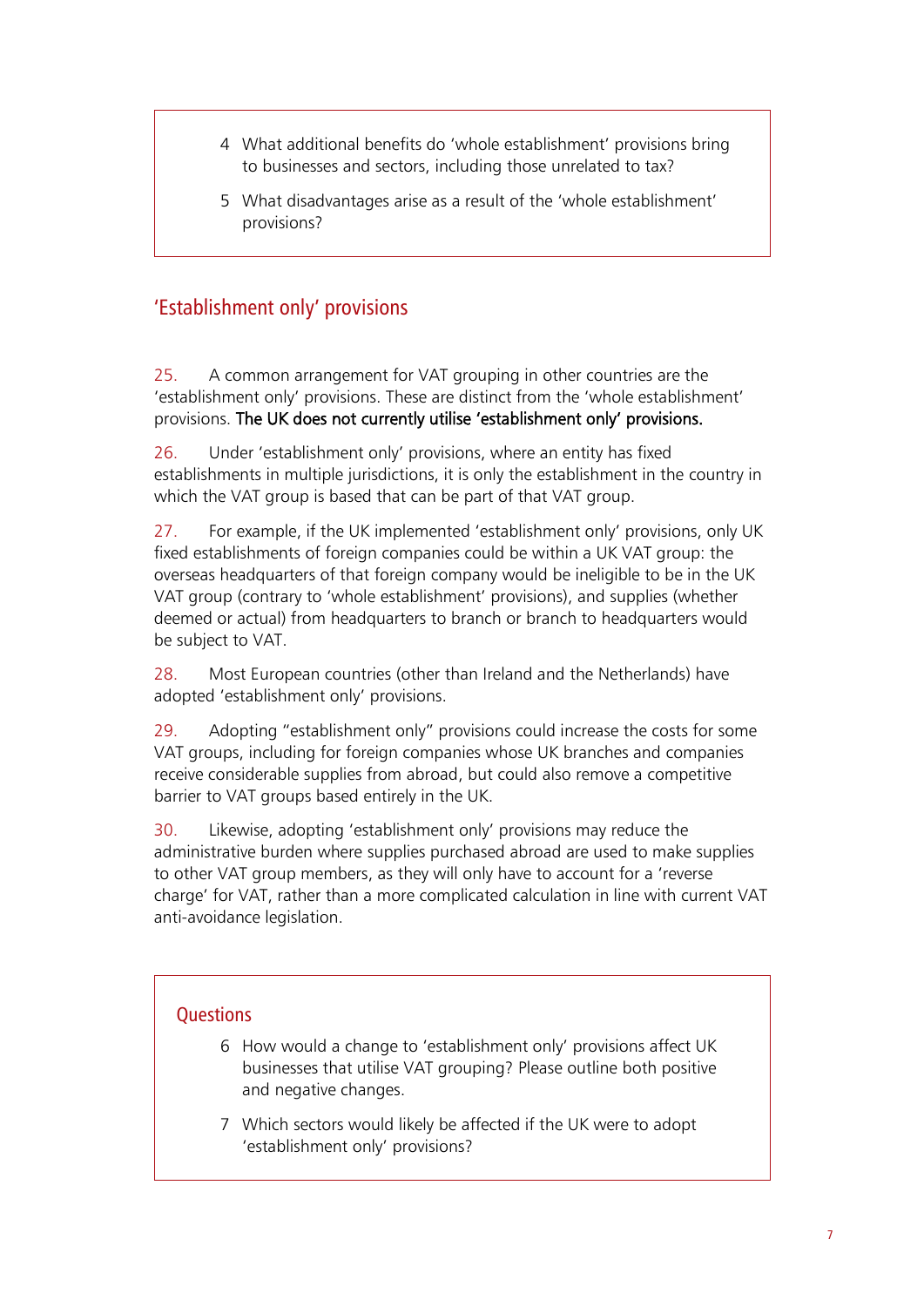- 8 Would adopting the 'establishment only' provisions result in a reduced administrative burden for businesses?
- 9 Would adopting the 'establishment only' provisions result in any increased administrative burden from applying the reverse charge to all supplies from overseas? Would this be offset by the reduction of administration in applying the current anti-avoidance legislation, S43(2A)?
- 10 Would adopting the 'establishment only' provisions have a financial impact upon affected businesses?
- 11 Would adopting the 'establishment only' provisions have an impact on the geographical allocation of jobs (both within and outside of the UK) in affected businesses?
- 12 Would adopting 'establishment only' provisions impact on business competitiveness, both for those VAT groups that are headquartered in the UK and those based overseas?

### The *Skandia* judgement

31. As previously noted, the UK utilises 'whole establishment' provisions. However, EU case law means there are exceptions to the UK's use of whole establishment provisions that apply in certain circumstances.

32. The *Skandia* case was heard by the CJEU in 2014. The judgment implied that an overseas establishment of a UK-established entity would be part of a separate taxable person if the overseas establishment was VAT-grouped in an EU member state that operated 'establishment only' VAT grouping provisions. This would be the case whether or not the entity in the UK is part of a UK VAT group.

33. From 1 January 2016, HMRC implemented changes to VAT grouping rules following the outcome of the case. Those rules at present are that if a UK established company, regardless of whether or not it is a member of a UK VAT group, is a member of a VAT group in an EU member state that operates establishment only VAT grouping, then supplies by that company from the overseas establishment are treated as made by the overseas VAT group (i.e. a separate taxable person). The same rules would apply to supplies made by the UK established company to the overseas establishment. *This paragraph was amended for clarity on 23 September 2020.*

34. Services provided by the UK establishment to the overseas VAT-grouped establishment located in an EU member state with 'establishment only' VAT grouping provisions will normally be treated as supplies made outside the UK under place of supply rules. Input tax may be recoverable on such a supply if it is specified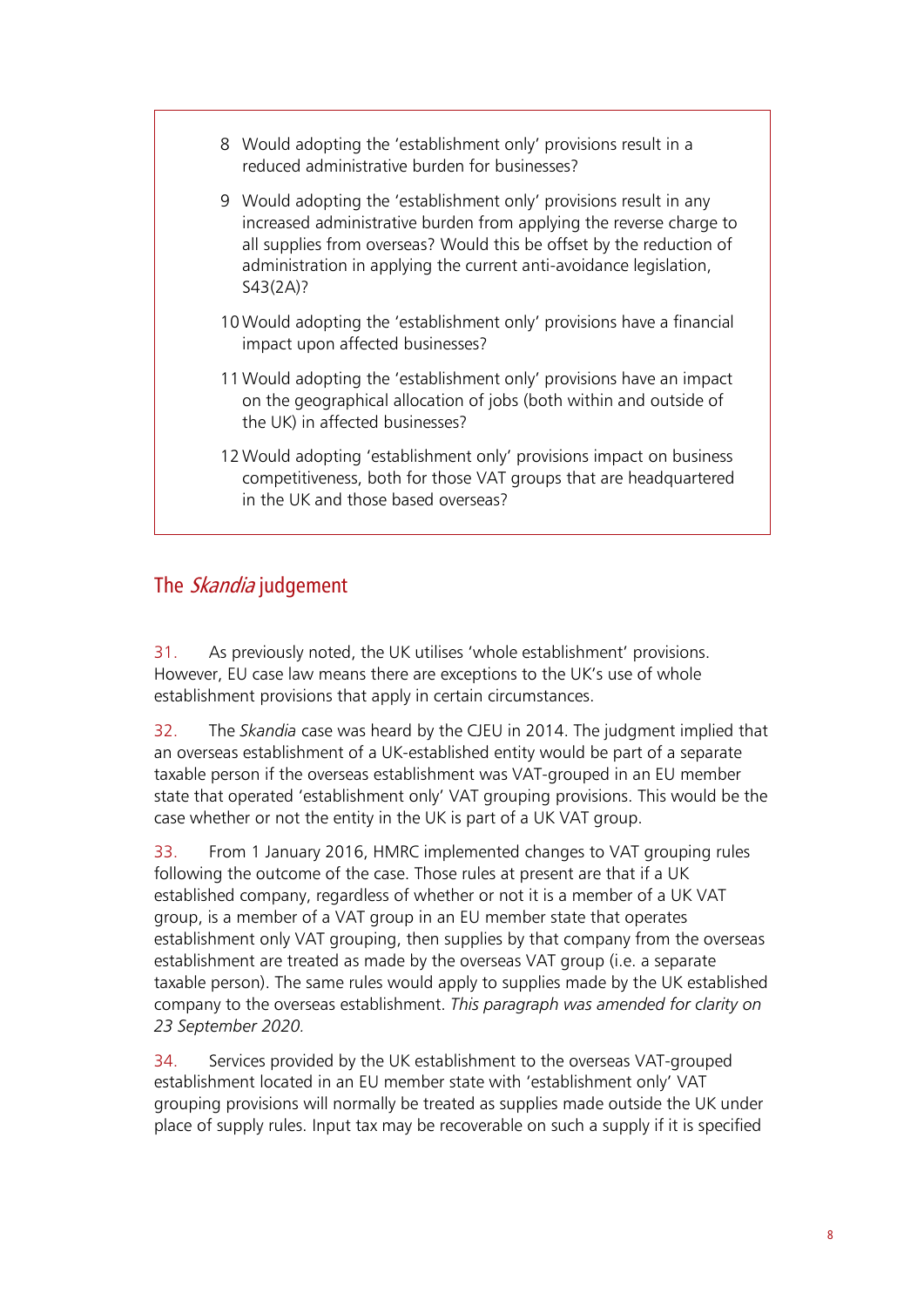under the UK's Specified Supplies Order<sup>3</sup> or would have been taxable if made in the UK.

35. Further details of the current treatment can be found in VAT Notice 700/2. 4

36. It was noted in the responses to the 2017 VAT grouping consultation that many businesses had encountered an administrative burden in implementing the new rules made as a result of the Skandia decision.

#### **Questions**

- 13 What impacts have the revised arrangements introduced in response to the *Skandia ruling* had on your business?
- 14 Would any further changes to the current arrangements materially impact your business or sector?
- 15Do you want to maintain the current arrangements that were implemented in response to *Skandia*, or reverse them?

<sup>3</sup> Further information on the Specified Supplies order can be found here[: https://www.gov.uk/hmrc-internal-manuals/vat-place-of](https://www.gov.uk/hmrc-internal-manuals/vat-place-of-supply-services/vatposs03200)[supply-services/vatposs03200](https://www.gov.uk/hmrc-internal-manuals/vat-place-of-supply-services/vatposs03200)

<sup>4</sup> VAT Notice 700/2 can be found at the following address: [https://www.gov.uk/guidance/group-and-divisional-registration](https://www.gov.uk/guidance/group-and-divisional-registration-vat-notice-7002)[vat-notice-7002](https://www.gov.uk/guidance/group-and-divisional-registration-vat-notice-7002)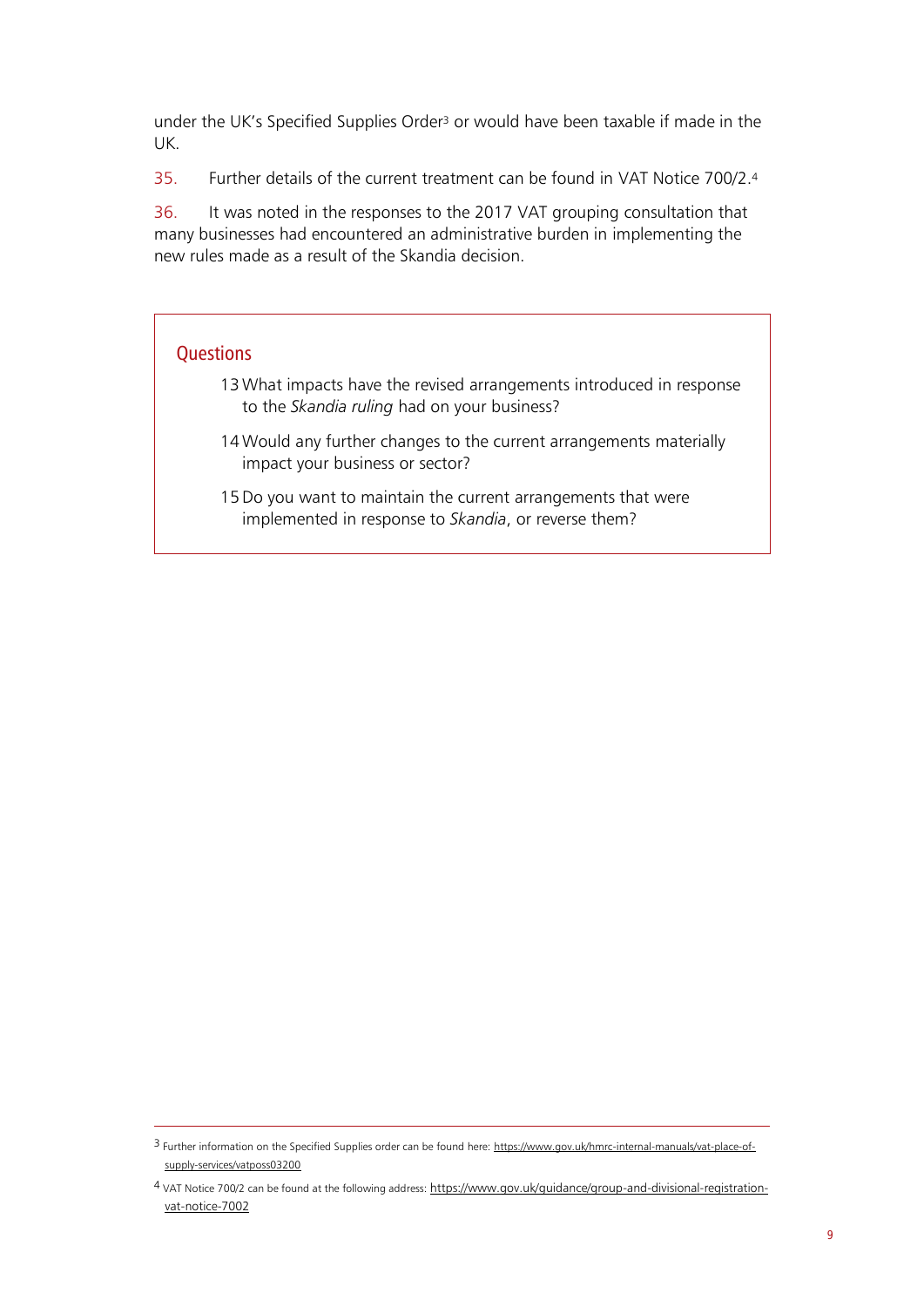# **Chapter 2**

# Compulsory VAT grouping

37. At present, UK entities have the option of entering into VAT grouping arrangements if the relevant control and establishment conditions are met. This gives businesses under common control the option to form a VAT group if it would be commercially advantageous for them to do so. There is no obligation to enter a VAT grouping arrangement where the relevant conditions are met, or include all members of the corporate group that are eligible.

38. However, in certain jurisdictions outside of the UK, where the relevant conditions are met VAT grouping is compulsory for specific sectors.

39. Compulsory VAT grouping can offer administrative easements, and level the playing field for businesses who would then all operate under the same VAT treatment.

40. In some jurisdictions, an 'all in or all out' model operates where VAT grouping is optional, but if it is adopted for one entity, all related entities who meet the relevant conditions must also be part of the same VAT group.

41. Compulsory VAT grouping provisions could be utilised alongside 'establishment only' VAT grouping provisions to prevent manipulation of structures to obtain the optimum VAT position.

#### **Ouestions**

- 16 What benefits or disadvantages could a system of compulsory VAT grouping deliver for businesses? Would this vary between different sectors?
- 17How would compulsory VAT grouping impact the administrative processes for businesses?
- 18How would compulsory VAT grouping interact with 'establishment only' VAT grouping provisions, if they were to be implemented?
- 19How would compulsory VAT grouping impact businesses of different sizes, and would the minimised risk of errors be of benefit?

20Are there any instances where businesses are not VAT grouped for specific commercial or regulatory reasons? Please provide examples.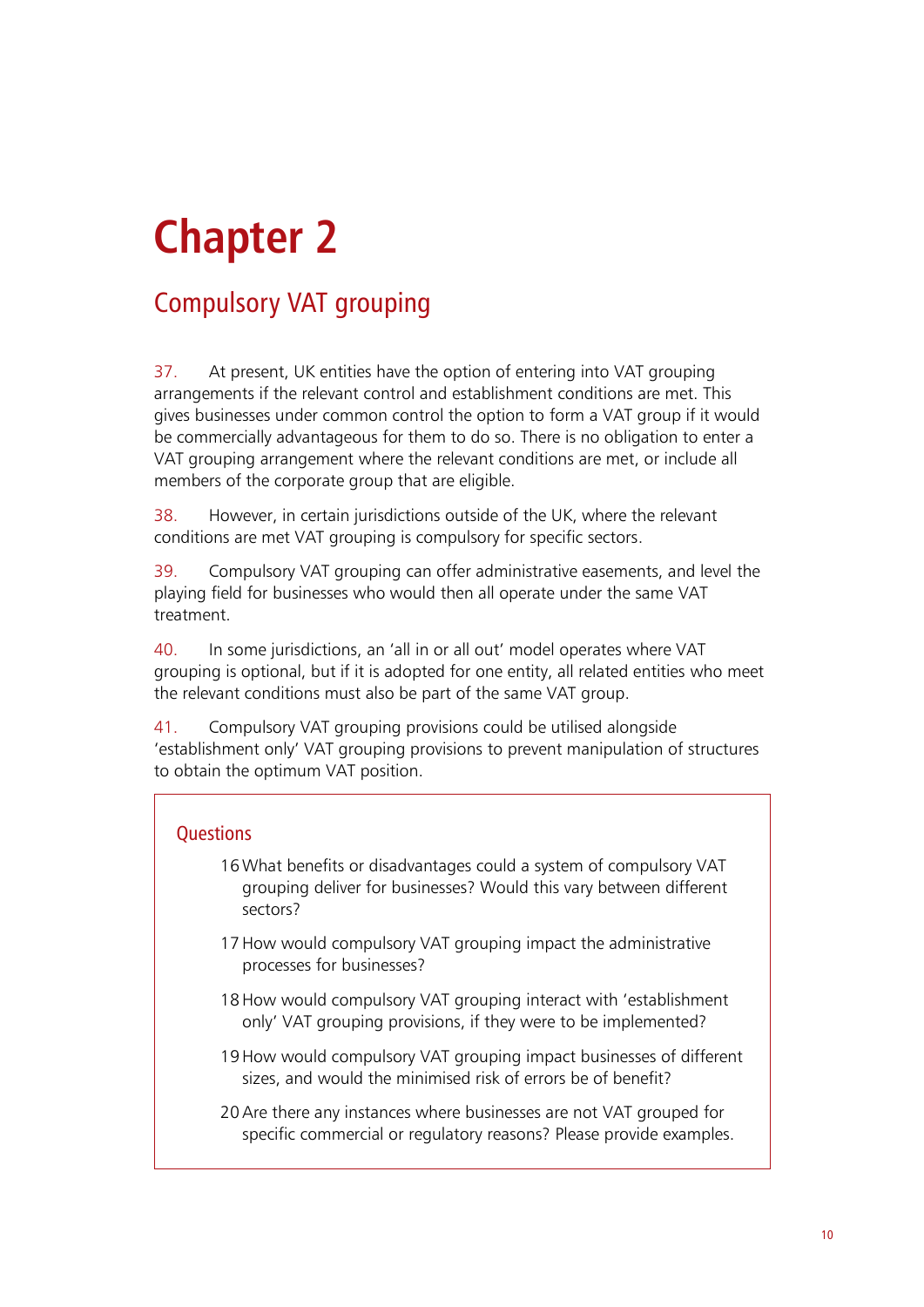# **Chapter 3**

## Eligibility criteria: partnerships

42. At present, legislation does not allow entities such as limited partnerships (LPs), and Scottish limited partnerships (SLPs) to join a VAT group. However, HMRC offers an extra-statutory concession whereby these entities can join a VAT group.

43. Although this concession is longstanding, whether a non-statutory basis for allowing such entities to join a VAT group is appropriate going forward is currently under consideration.

### Limited partnerships (LPs)

44. A LP is allowed to join a VAT group where the sole general partner of that LP is a body corporate and its role is to manage the limited partnership as a whole. Given the structure of LPs, it is the general partner that is 'active' within the partnership, and they have management control of the partnership.

45. It is not uncommon for a general partner to have limited rights to the profits/assets of the partnership, with other 'limited' partners having the majority of the beneficial ownership of the LP without managerial responsibilities. Where a general partner is within a VAT group, whose other entities would be outside of the LP of which that general partner were responsible for the management, supplies can be received by the LP free of VAT. This status is irrespective of the apportionment of the beneficial ownership of the LP, much of which could be held outside of the VAT group.

46. Whilst this solution takes account of the unique characteristics of an LP, the current concession is however a departure from the principles underpinning VAT grouping provisions. It also does not address situations where there is more than one general partner, and we would be interested to hear views on situations where this occurs.

### Scottish limited partnerships (SLPs)

47. In contrast to a limited partnership under English and Welsh law, a Scottish limited partnership (SLP) is a legal person distinct from its constituent (general and limited) partners. In order to avoid regional disparities, HMRC has operated a concession where, provided that the sole general partner of an SLP is a corporate body, the SLP can join a VAT group. This concession has ensured equal treatment in all parts of the UK.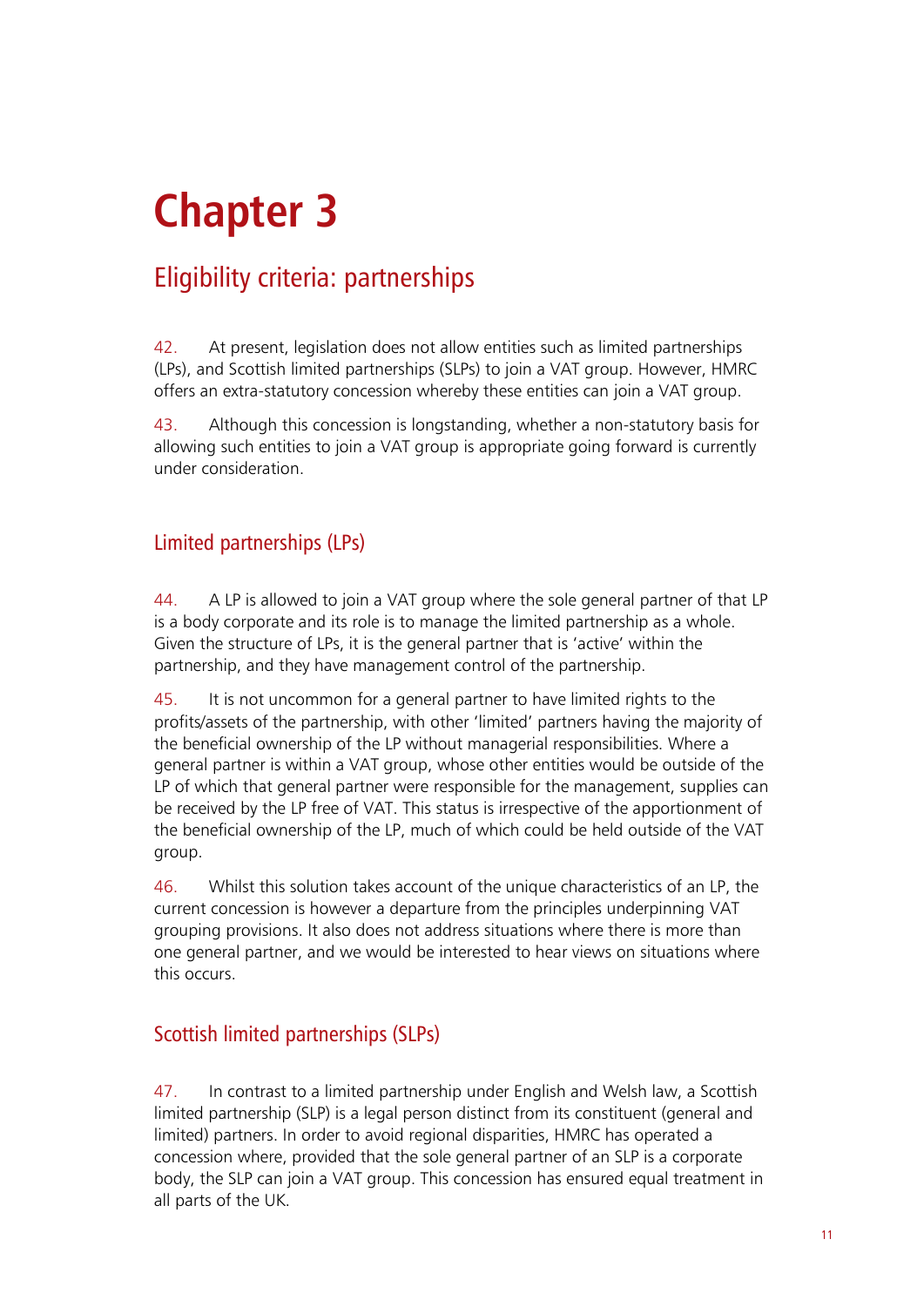### Scottish partnerships

 $\overline{a}$ 

48. Following legislative changes that came into effect from 1 November 2019, Scottish partnerships can now join a VAT group where they control all other members of the VAT group. General partnerships can also join a VAT group subject to the same criteria, although there may be further considerations for Scottish partnerships given their separate legal personality. For an explanation of what control means in this context, please see VAT Notice 700/2. 5

### **Ouestions** 21How do limited partnerships (LPs) and Scottish limited partnerships (SLPs) currently participate in VAT groups? 22 How do LPs and SLPs tend to be used within the structure of corporate groups and what is the commercial rationale for inserting them into VAT groups? 23 What, if any, commercial reasons are there for having more than one general partner in a LP that may affect VAT grouping arrangements? 24 In cases where a LP has more than one general partner, what commercial reasons are there to add more than one general partner to the same VAT group? 25 If the test for VAT grouping LPs/SLPs changed to a control and beneficial ownership test, how would this affect current VAT groups and the LPs/SLPs in question, including those that would be able to VAT group, and those that would have to be removed from existing VAT groups? 26 When considering the normal eligibility tests for VAT grouping, what would the impact be on VAT groups if those tests were applied to LPs and Scottish partnerships as a whole rather than just general partners? 27 Would it be beneficial to allow Scottish partnerships to join a VAT group subject to the same rules as other entities (i.e. where they are controlled, rather than controlling all other members of the VAT group)? Should the same treatment also apply to general partnerships? 28 Were any changes discussed in chapters one and two to be implemented, how could they impact on the inclusion of partnerships within VAT groups?

<sup>5</sup> VAT Notice 700/2 can be found at the following address: [https://www.gov.uk/guidance/group-and-divisional-registration](https://www.gov.uk/guidance/group-and-divisional-registration-vat-notice-7002)[vat-notice-7002](https://www.gov.uk/guidance/group-and-divisional-registration-vat-notice-7002)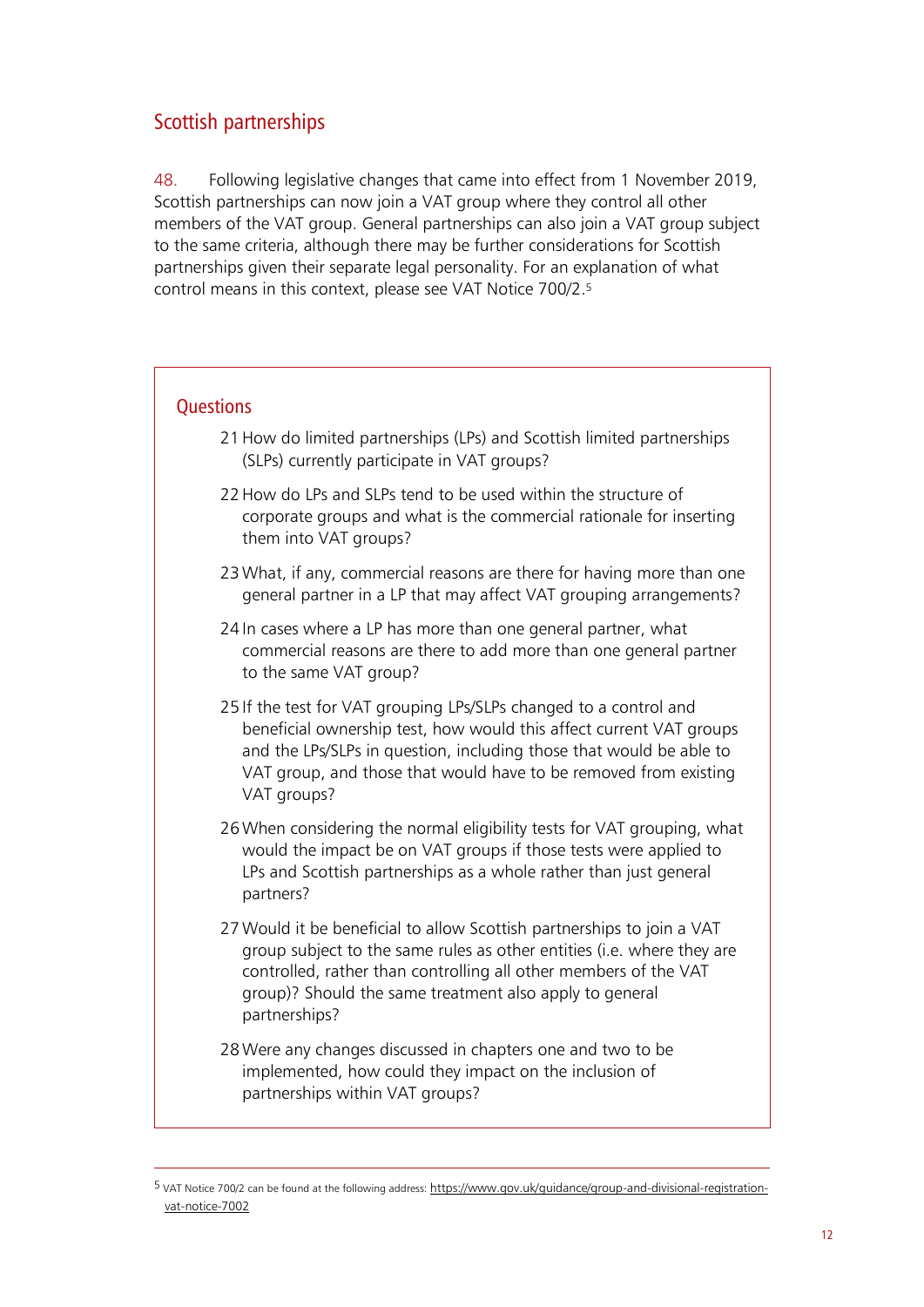# **Summary of Questions**

#### Chapter 1: VAT grouping and establishment provisions

- 1 What are the advantages of 'whole establishment' provisions; how do they facilitate business activity in the UK?
- 2 Do the 'whole establishment' provisions make the UK a more attractive business destination than countries that utilise 'establishment only' provisions, both across all industries and within specific sectors?
- 3 Are the advantages of the whole establishment provisions equally accessible to all companies? Does the size or location of the VAT group head office impact this?
- 4 What additional benefits do 'whole establishment' provisions bring to businesses and sectors, including those unrelated to tax?
- 5 What disadvantages arise as a result of the 'whole establishment' provisions?
- 6 How would a change to 'establishment only' provisions affect UK businesses that utilise VAT grouping? Please outline both positive and negative changes.
- 7 Which sectors would likely be affected if the UK were to adopt 'establishment only' provisions?
- 8 Would adopting the 'establishment only' provisions result in a reduced administrative burden for businesses?
- 9 Would adopting the 'establishment only' provisions result in any increased administrative burden from applying the reverse charge to all supplies from overseas? Would this be offset by the reduction of administration in applying the current anti-avoidance legislation, S43(2A)?
- 10 Would adopting the 'establishment only' provisions have a financial impact upon affected businesses?
- 11 Would adopting the 'establishment only' provisions have an impact on the geographical allocation of jobs (both within and outside of the UK) in affected businesses?
- 12 Would adopting 'establishment only' provisions impact on business competitiveness, both for those VAT groups that are headquartered in the UK and those based overseas?
- 13 What impacts have the revised arrangements introduced in response to the *Skandia ruling* had on your business?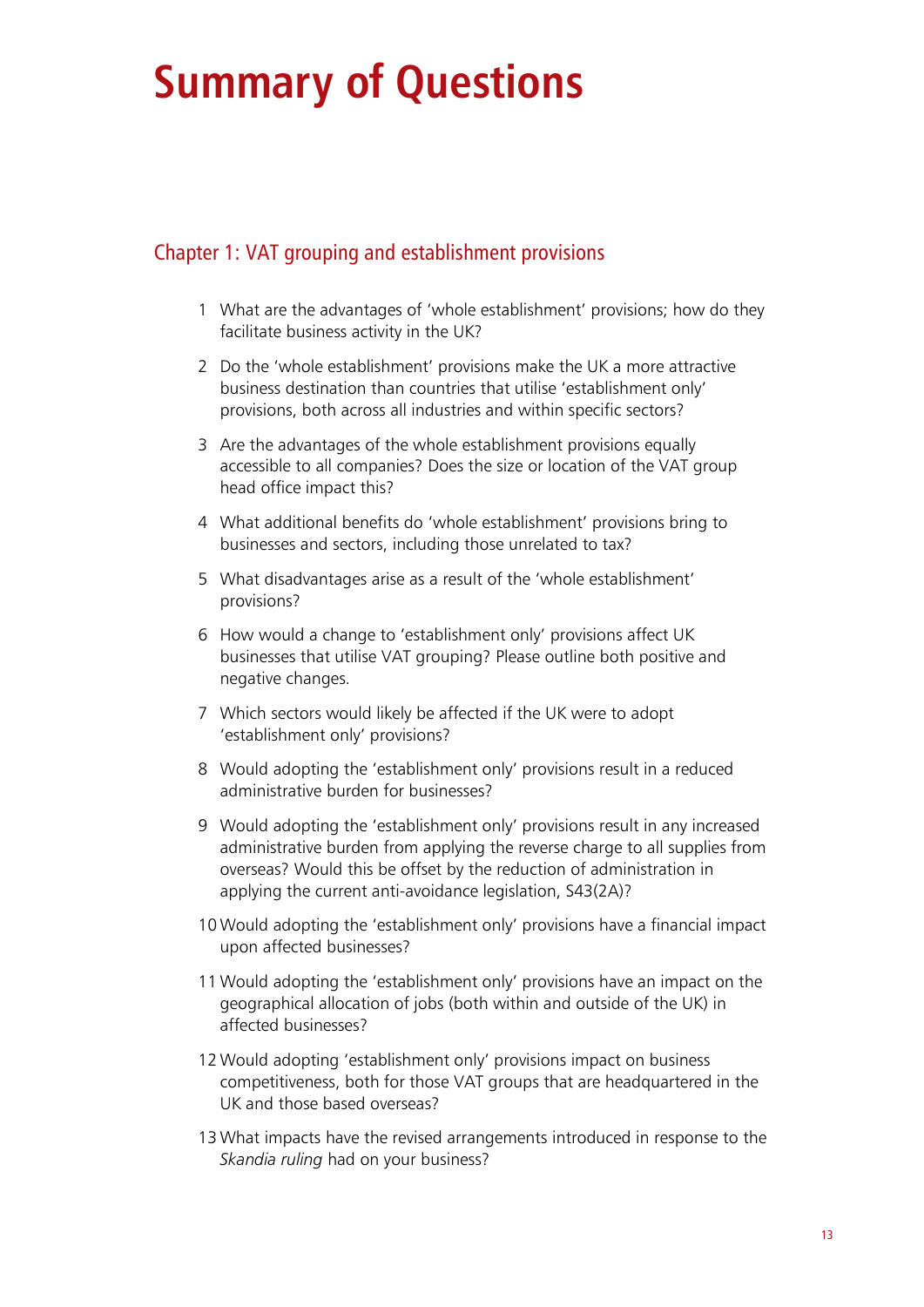- 14 Would any further changes to the current arrangements materially impact your business or sector?
- 15Do you want to maintain the current arrangements that were implemented in response to *Skandia*, or reverse them?

#### Chapter 2: Compulsory VAT grouping

- 16 What benefits or disadvantages could a system of compulsory VAT grouping deliver for businesses? Would this vary between different sectors?
- 17How would compulsory VAT grouping impact the administrative processes for businesses?
- 18How would compulsory VAT grouping interact with 'establishment only' VAT grouping provisions, if they were to be implemented?
- 19How would compulsory VAT grouping impact businesses of different sizes, and would the minimised risk of errors be of benefit?
- 20Are there any instances where businesses are not VAT grouped for specific commercial or regulatory reasons? Please provide examples.

#### Chapter 3: Eligibility criteria: partnerships

- 21How do limited partnerships (LPs) and Scottish limited partnerships (SLPs) currently participate in VAT groups?
- 22How do LPs and SLPs tend to be used within the structure of corporate groups and what is the commercial rationale for inserting them into VAT groups?
- 23 What, if any, commercial reasons are there for having more than one general partner in a LP that may affect VAT grouping arrangements?
- 24 In cases where a LP has more than one general partner, what commercial reasons are there to add more than one general partner to the same VAT group?
- 25 If the test for VAT grouping LPs/SLPs changed to a control and beneficial ownership test, how would this affect current VAT groups and the LPs/SLPs in question, including those that would be able to VAT group, and those that would have to be removed from existing VAT groups?
- 26 When considering the normal eligibility tests for VAT grouping, what would the impact be on VAT groups if those tests were applied to LPs and Scottish partnerships as a whole rather than just general partners?
- 27 Would it be beneficial to allow Scottish partnerships to join a VAT group subject to the same rules as other entities (i.e. where they are controlled, rather than controlling all other members of the VAT group)? Should the same treatment also apply to general partnerships?